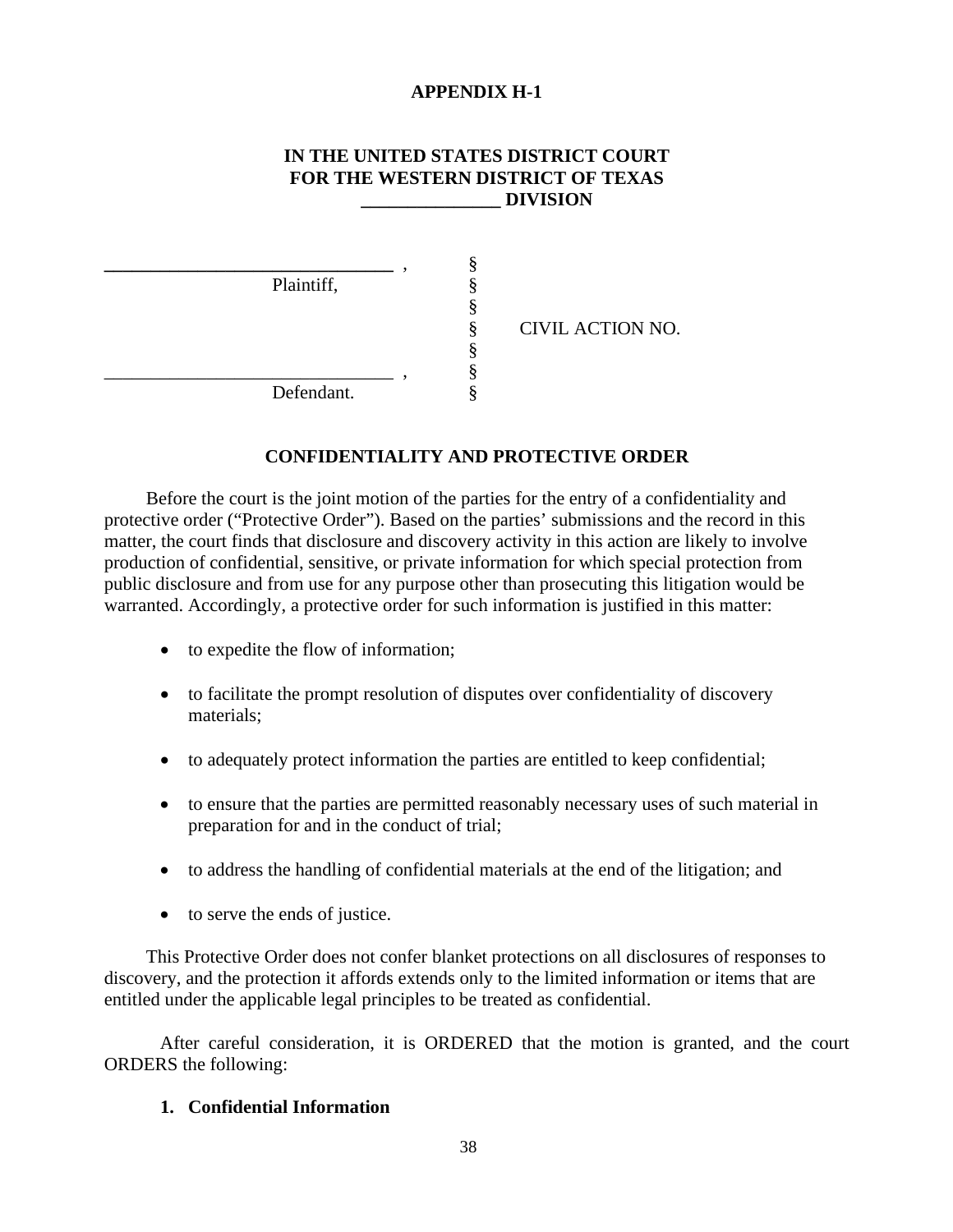"Confidential information" means any information of any type, kind, or character that is designated as "Confidential" by any of the supplying or receiving persons, whether it be a document, information contained in a document, information revealed during discovery, or otherwise.

## **2. Qualified Persons**

"Qualified Persons" means:

a. the party, if a natural person;

b. if the party is an entity, such officers or employees of the party who are actively involved in the prosecution or defense of this case who, by their receipt of Confidential information, are bound by the terms of this Protective Order;

c. retained counsel for the parties in this litigation and their respective staff;

d. this court and its staff and any other tribunal, special master, or dispute resolution officer duly appointed or assigned in connection with this litigation;

e. actual or potential independent experts or consultants (and their administrative or clerical staff) engaged in connection with this litigation (which shall not include the current employees, officers, members, or agents of parties or affiliates of parties) who, by their receipt of Confidential information are bound by the terms of this Protective Order;

f. jury and trial consultants and their staff and mock jurors who, by their receipt of Confidential information are bound by the terms of this Protective Order;

g. litigation vendors, court reporters, video camera operators, translators, and other litigation support personnel;

h. any person who was an author, addressee, or intended or authorized recipient of the Confidential information and who agrees to keep the information confidential, provided that such persons may see and use the Confidential information but not retain a copy; and

i. such other person or persons as this court may designate after notice and an opportunity to be heard.

## **3. Designation Criteria**

a. A party shall designate as "Confidential" only such information that the party in good faith believes in fact is confidential. Information that is generally available to the public, such as public filings, catalogues, advertising materials, and the like, shall not be designated as Confidential.

Information and documents that may be designated as Confidential information include, but are not limited to, trade secrets, confidential or proprietary financial information, operational data, business plans, and competitive analyses, personnel files, personal information that is protected by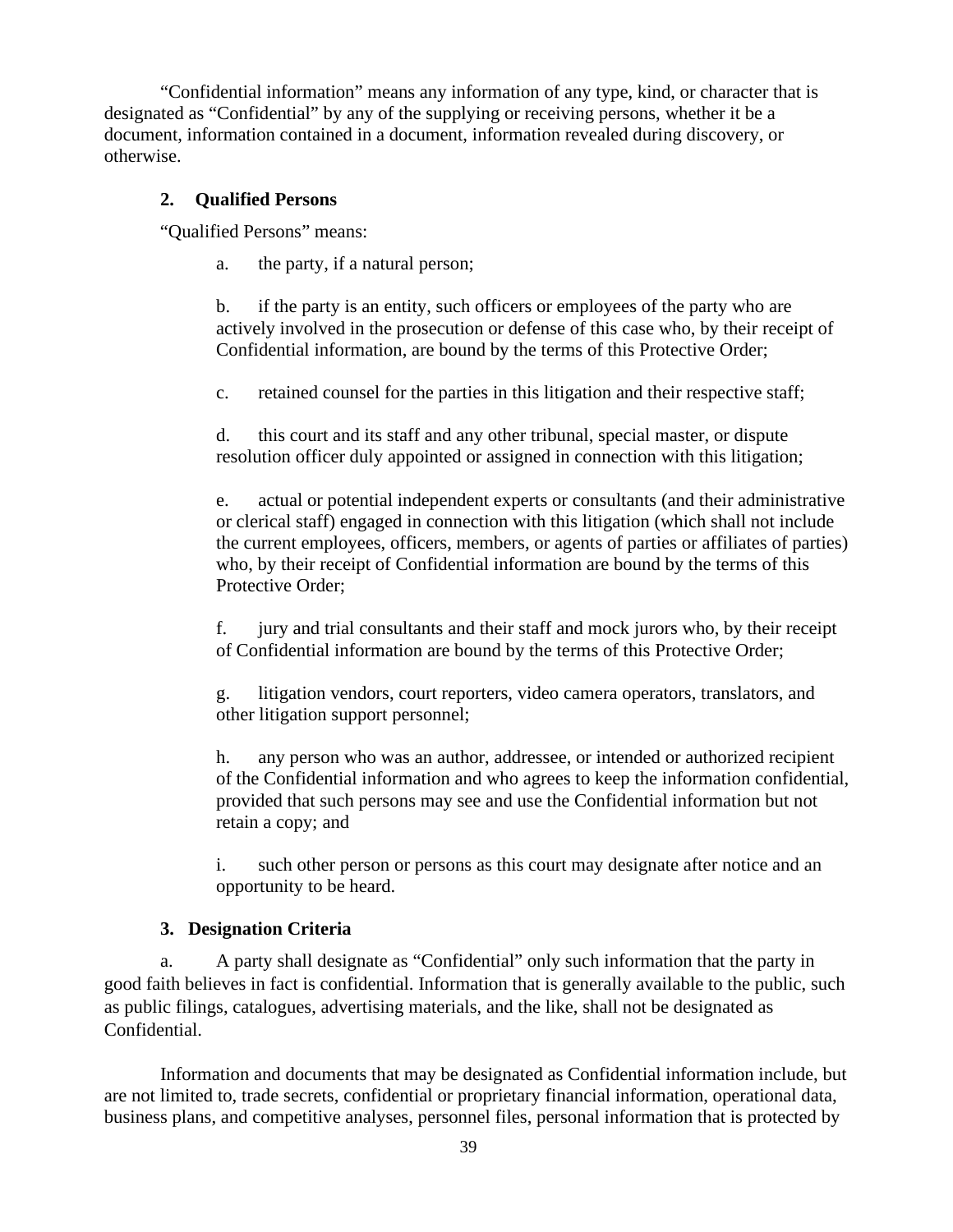law, and other sensitive information that, if not restricted as set forth in this order, may subject the producing or disclosing person to competitive or financial injury or potential legal liability to third parties.

Correspondence and other communications between the parties or with nonparties may be designated as Confidential information if the communication was made with the understanding or reasonable expectation that the information would not become generally available to the public.

- b. Confidential information shall not include information that either:
	- i. is in the public domain at the time of disclosure, as evidenced by a written document;
	- ii. becomes part of the public domain through no fault of the recipient, as evidenced by a written document;
	- iii. the receiving party can show by written document was in its rightful and lawful possession at the time of disclosure; or
	- iv. lawfully comes into the recipient's possession subsequent to the time of disclosure from another source without restriction as to disclosure, provided such third party has the right to make the disclosure to the receiving party.

## **4. Use of Confidential Information**

All Confidential information provided by any party or nonparty in the course of this litigation shall be used solely for the purpose of preparation, trial, and appeal of this litigation and for no other purpose, and shall not be disclosed except in accordance with the terms of this Order.

### **5. Marking of Documents**

Documents provided in this litigation may be designated by the producing person or by any party as Confidential information by marking each page of the documents so designated with a stamp indicating that the information is "Confidential." The designation should be made in a fashion or form that is conspicuous yet allows the Confidential information to remain legible. In lieu of marking the original of a document, if the original is not provided, the designating party may mark the copies that are provided. Originals shall be preserved for inspection.

### **6. Disclosure at Depositions**

Information disclosed at (a) the deposition of a party or one of its present or former officers, directors, employees, agents, consultants, representatives, or independent experts retained by counsel for the purpose of this litigation, or (b) the deposition of a nonparty may be designated by any party as Confidential information by indicating on the record at the deposition that the testimony is "Confidential."

Any party also may designate information disclosed at a deposition as Confidential information by notifying all parties in writing not later than 30 days of receipt of the transcript of the specific pages and lines of the transcript that should be treated as Confidential information. All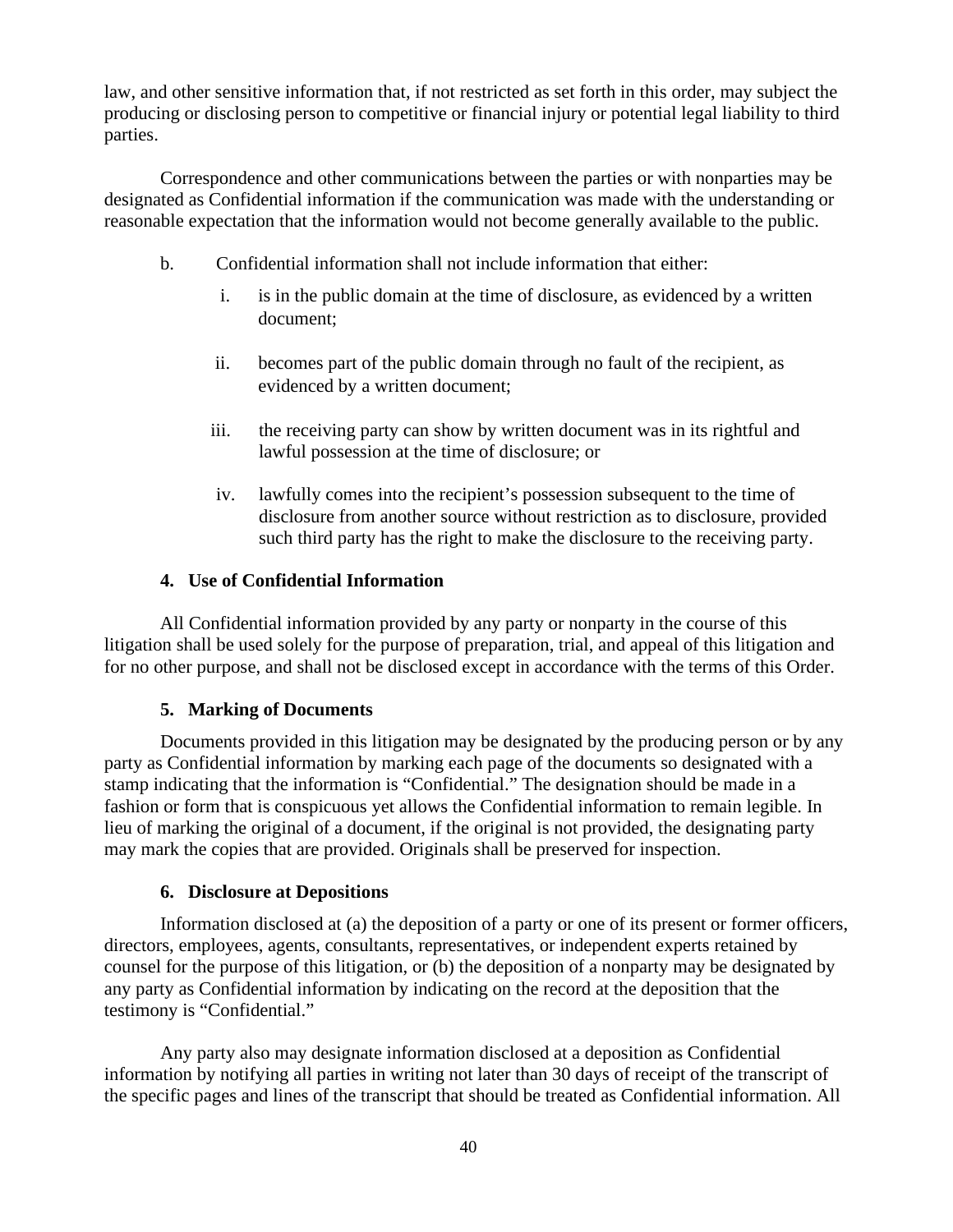deposition transcripts shall be treated as Confidential information for a period of 30 days after initial receipt of the transcript.

To the extent possible, the court reporter shall segregate into separate transcripts information designated as Confidential information with blank, consecutively numbered pages being provided in a nondesignated main transcript. The separate transcript containing Confidential information shall have page numbers that correspond to the blank pages in the main transcript.

Counsel for a party or a nonparty witness shall have the right to exclude from depositions any person who is not authorized to receive Confidential information pursuant to this Protective Order, but such right of exclusion shall be applicable only during periods of examination or testimony during which Confidential information is being used or discussed.

### **7. Disclosure to Qualified Persons**

Confidential information shall not be disclosed or made available by the receiving party to persons other than Qualified Persons except as necessary to comply with applicable law or the valid order of a court of competent jurisdiction. But if a disclosure is compelled by law or court order, the receiving party will notify the producing party as promptly as practicable (if at all possible, before making such disclosure). The receiving party shall seek a protective order or confidential treatment of such information or cooperate with the producing party to protect the information.

## **8. Unintentional Disclosures**

Documents unintentionally produced without designation as Confidential information later may be designated and shall be treated as Confidential information from the date written notice of the designation is provided to the receiving party.

If a receiving party learns of any unauthorized disclosure of Confidential information, the party shall immediately upon learning of such disclosure inform the producing party of all pertinent facts relating to such disclosure and shall make all reasonable efforts to prevent disclosure by each unauthorized person who received such information.

## **9. Documents Produced for Inspection Prior to Designation**

In the event documents are produced for inspection prior to designation, the documents shall be treated as Confidential information during inspection. At the time of copying for the receiving parties, Confidential information shall be marked prominently "Confidential" by the producing party.

## **10. Consent to Disclosure and Use in Examination**

Nothing in this order shall prevent disclosure beyond the terms of this order if each party designating the information as Confidential information consents to such disclosure or if the court, after notice to all affected parties and nonparties, orders such disclosure. Nor shall anything in this order prevent any counsel of record from utilizing Confidential information in the examination or cross-examination of any person who is indicated on the document as being an author, source, or recipient of the Confidential information, irrespective of which party produced such information.

# **11. Challenging the Designation of Confidential Information**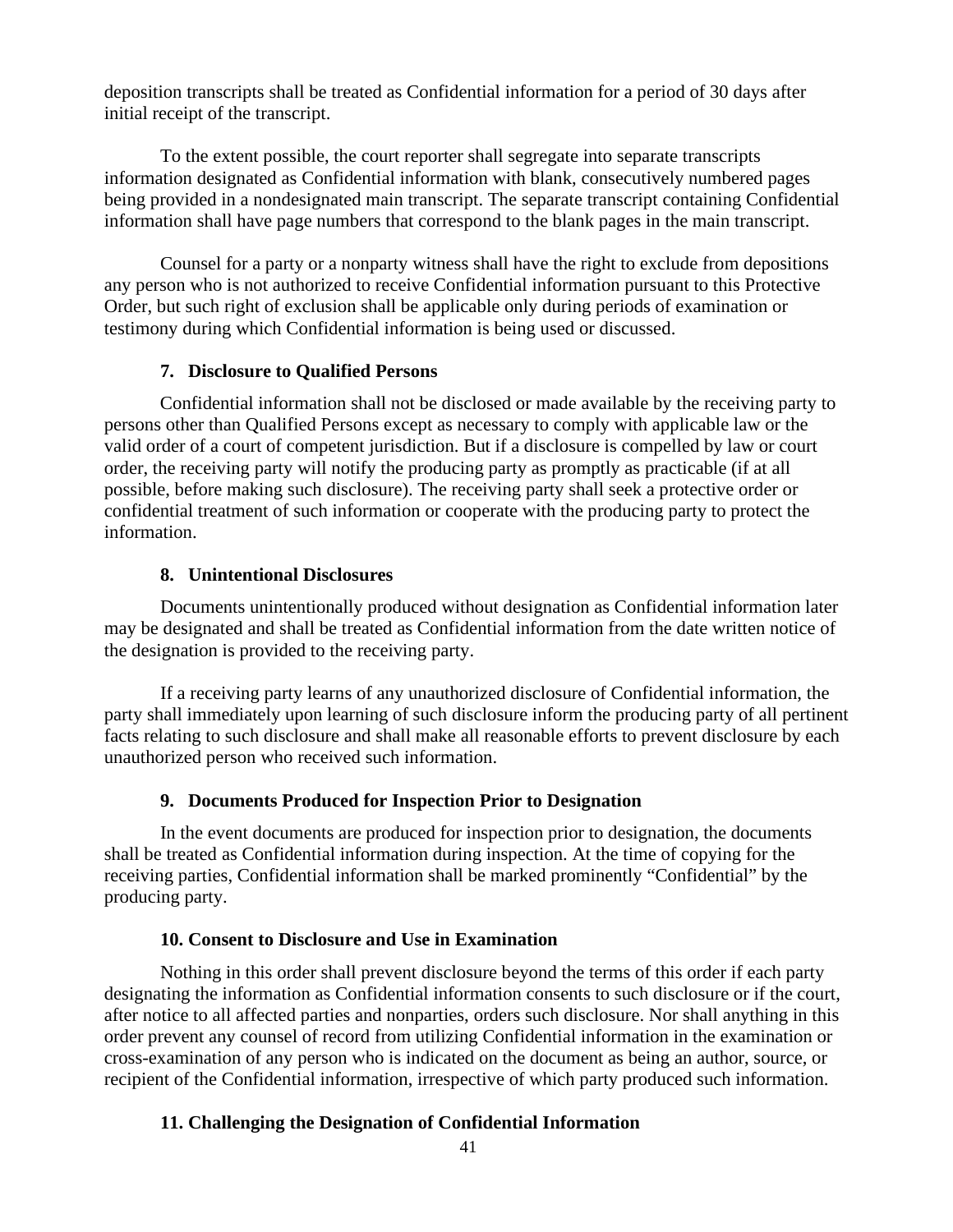A party shall not be obligated to challenge the propriety of a designation Confidential information at the time such designation is made, and a failure to do so shall not preclude a subsequent challenge to the designation. In the event that any party to this litigation disagrees at any stage of these proceedings with the designation of any information as Confidential information, the parties shall first try to resolve the dispute in good faith on an informal basis, such as by production of redacted copies. If the dispute cannot be resolved, the objecting party may invoke this Protective Order by objecting in writing to the party who designated the document or information as Confidential information. The designating party shall then have 14 days to move the court for an order preserving the designated status of the disputed information. The disputed information shall remain Confidential information unless the court orders otherwise. Failure to move for an order shall constitute a termination of the status of such item as Confidential information.

#### **12. Challenging Release of Confidential Information to Qualified Persons**

In the event that any party in good faith believes that a particular Qualified Person or the disclosure of particular Confidential information to such person should be precluded, the objecting party shall give written notice to the opposing party and the parties shall first try to resolve the dispute in good faith on an informal basis. If the dispute cannot be resolved, the objecting party shall have 21 days from the date of the written notice to move the court for an order denying the disputed person (a) status as a Qualified Person, or (b) access to particular Confidential information. The objecting party shall demonstrate that disclosure to the disputed person would expose the objecting party to a substantial risk of harm. Upon the timely filing of such a motion, no disclosure of Confidential information shall be made to the disputed person unless the court enters an order preserving the designation.

#### **13. Manner of Use in Proceedings**

In the event a party wishes to use any Confidential information in affidavits, declarations, briefs, memoranda of law, or other papers filed in this litigation, the party shall do one of the following: (I) with the consent of the producing party, file only a redacted copy of the information; (2) where appropriate (e.g., in connection with discovery and evidentiary motions) provide the information solely for *in camera* review; or (3) file such information under seal with the court consistent with the sealing requirements of the court.

Nothing in this Order shall limit the parties' rights or ability to offer evidence at a hearing or trial. The manner of using any Confidential information at a hearing or trial and the status of Confidential information resulting from any such use will be determined by the court.

#### **14. Filing Under Seal**

 The clerk of this court is directed to maintain under seal all documents, transcripts of deposition testimony, answers to interrogatories, admissions, and other papers filed under seal in this litigation that have been designated, in whole or in part, as Confidential information by any party to this litigation consistent with the sealing requirements of the court.

#### **15. Return of Documents**

Not later than 120 days after conclusion of this litigation and any appeal related to it, any Confidential information, all reproductions of such information, and any notes, summaries, or